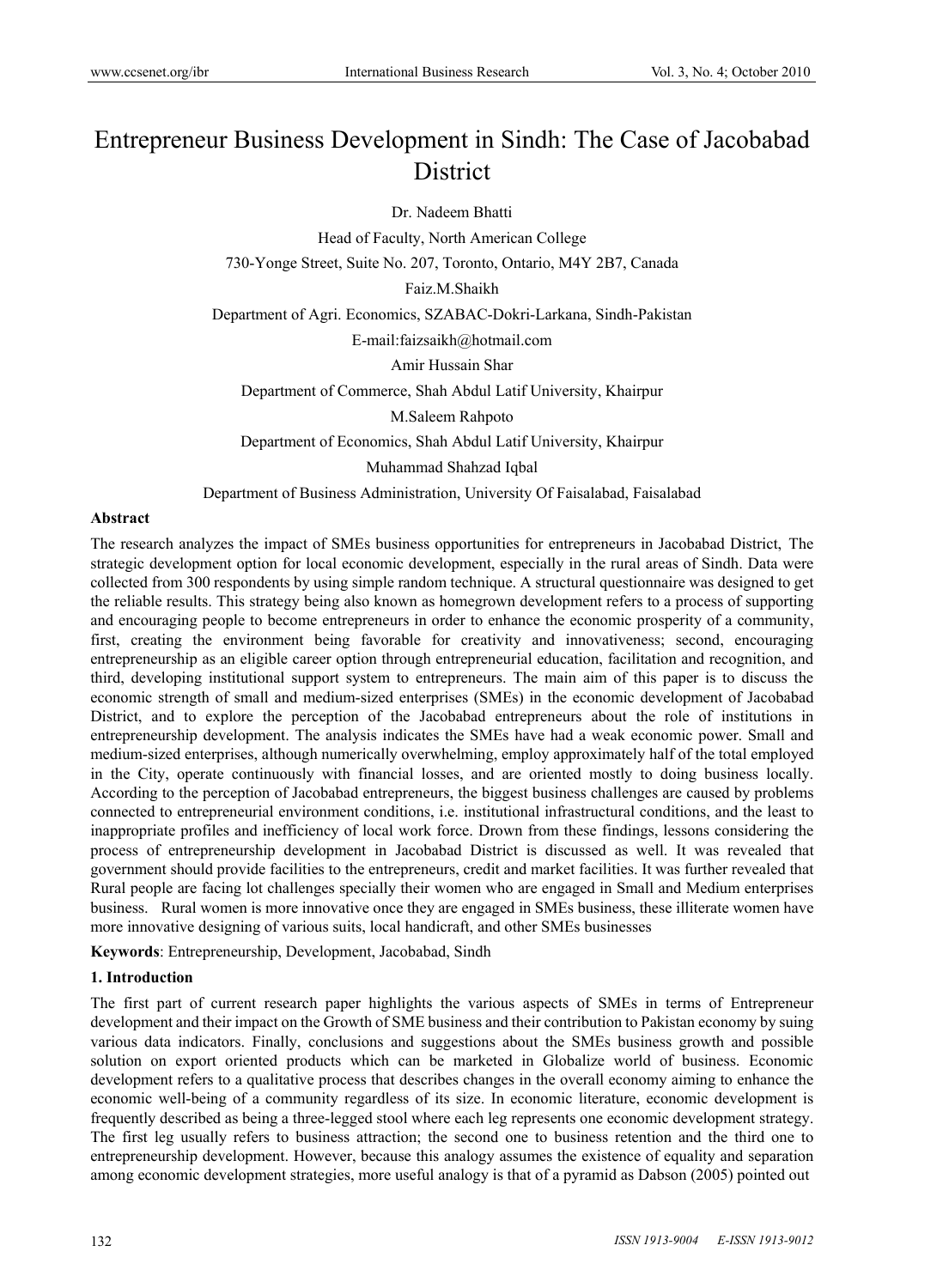# *Definition of SMEs in Pakistan*

The Pakistan SMEs are engaging in wide rage of business activities in agriculture, mining fishing industry /manufacturing, construction retail and whole sales and services in rural urban and estate setting by servicing local and international. They are active in most of the industry sub sectors such as agricultural inputs/outputs business in rural areas to food and beverages business in city up to more advanced light engineering sectors such as computer, chemical machinery. Apparel and person show or are run by few family individuals, usually relatives, friends or business partners who take most of the decisions. Usually no distinction between private and business assets and subjective and personal factors play a large role in decision making. The personal stakes of Pakistan SMEs have in their business are much higher than those of corporate executives in their companies. This enhances the attendant and commits entrepreneurs even more strongly to the success of their enterprises. Most Pakistani SMEs in informal sector are reposting very low productivity and income therefore owners and worker are working poor high income and decent life for workers and owners this wide variation of diversity turnover/revenue, sophistication, innovation, productivity and growth orientation due to this complexity it is very hard to defines SMEs overtime in Pakistan and currently nationally acceptable single definition is not available. There are very many definitions available based on assets, employees skills capital turnover/revenue in local and exports markets, sophistication, and innovation productivity and growth orientation. But most of these definitions are made according to organizational needs and purpose of interests about SMEs. Financial institution public sector authority non-government organizing (NGOs) Trade and industry chambers international organizations researchers SMEs such as criteria selection Most of these organization used various terms for SMEs such as Small and Medium Scale Industries (SMEs) Micro Enterprises (Mes), Rural Enterprises (Res), Small and Medium Scale Activities (SMAs), Cottage and Small Scale Industry (CSSI), Informal Sector Activities (ISAs), Micro and Small Scale Activities (MSSA) etc, Generally, enterprise is defined as any business activity or entity engaged in industry agri-business and /or services whether singles proprietorship, partnership or corporate venture. This enterprise definition is universally accepted around the World .The following table shows most popular definitions of SMEs available in Pakistan.

#### **2. The Role of SMEs in Economic Development of Jacobabad**

The term small and medium-sized enterprises (SMEs) refers to the business based on legal and physical persons (companies, craftsmen and others) who, independently and permanently, pursue the allowed activities to gain profit, i.e. the income on the market. SMEs actors can be categorized into micro, small and medium-sized enterprises. Micro enterprises have less than 10 employees per year, small enterprises have less than 50 employees per year, and medium-sized enterprises have less than 250 employees per year. A precise definition of micro, small and medium-sized enterprises is provided by the Small and Medium Business Development Authority (SAMEDA-2009). A brief analysis of SMEs and their contribution to the development of Jacobabad District that follows in the continuation of this paper is based on survey-2009-10 on active enterprises. In the size-class structure of the Jacobabad enterprises, small enterprises are dominating (see table 1). Their share has been stabilized at the level of approximately 95%. The share of large enterprises accounts approximately 2%. The rest of 100% belongs to medium-sized enterprises.

Work done by McMillan and Woodruff (2002) pointed out to their role that they have in transformation of the economy from the centrally planned to market economy. However, some of scholars raised doubt about their role in assisting growth and promoting innovation since SMEs, as they said, are more engaged in their survival on a day-to-day basis (Grey, 1998). The European Union (EU) has the same size-class structure of enterprises. 99% of total enterprises in the EU are small enterprises (0-49 employees), less than 1% is medium-sized (50-249) and only 0.2% is large enterprises (250+).

#### *Data Collection Methodology*

Data were collected from 300 SMEs entrepreneurs by using simple random technique a structural questionnaire was design as an instrument tool for measuring the SMEs performance in Jacobabad. Data were analysis by using E-Views 6 statistical software.

The share of long-term asset and long-term financial asset of small and medium-sized enterprises in the total asset of Jacobabad entrepreneurs accounted 24.38% and 23.11% respectively in 2004. Such shares of assets indicate that economic power is still concentrated in large enterprises. Financial power of enterprises by size-class is shown in table 3. Only large enterprises operated financially efficient.

Poor Financial Results of SMEs are connected with their Poor Export Aggressiveness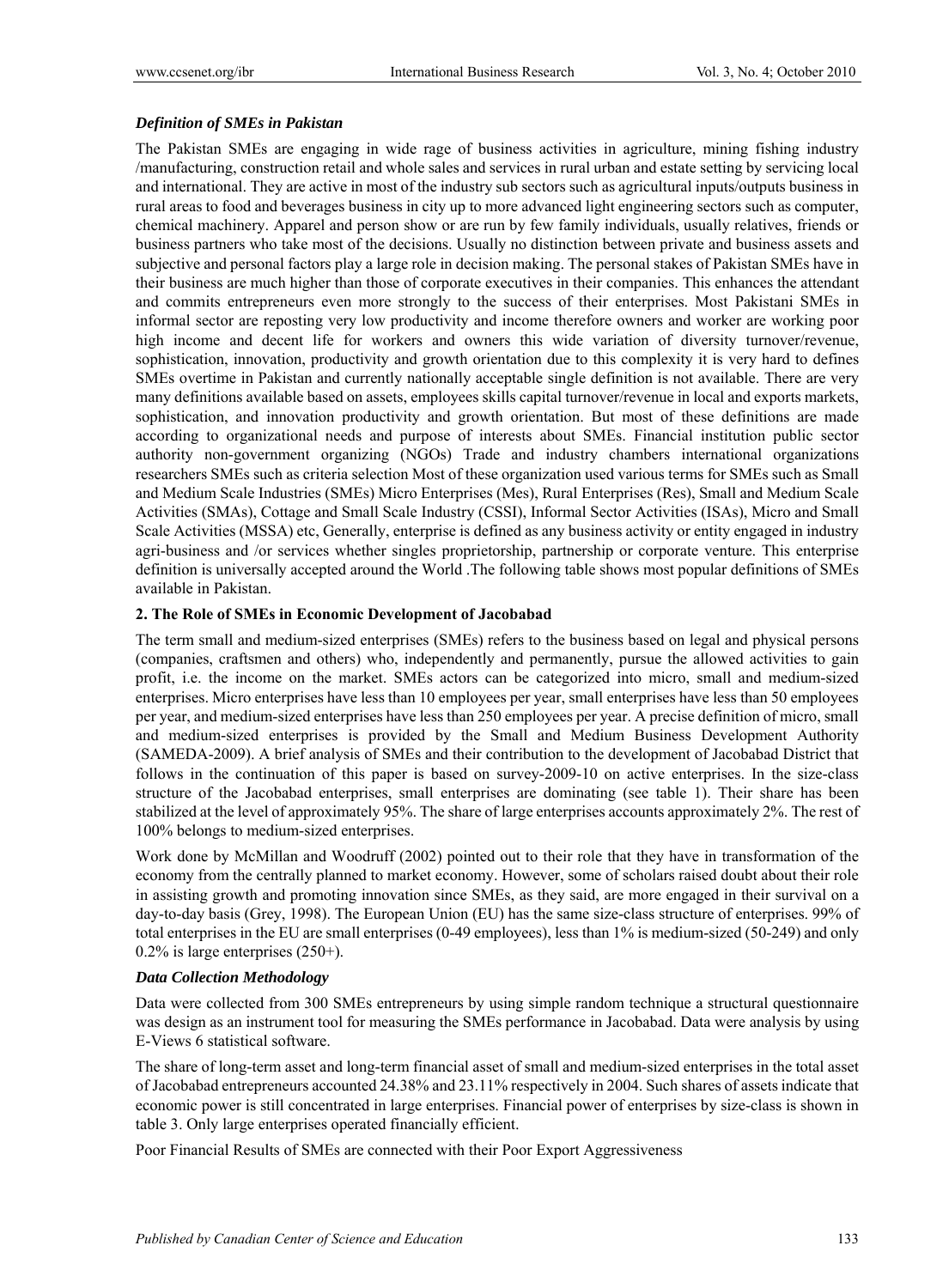In this research, entrepreneurs are more willing to emphasis the issues of macroeconomic characters and to express dissatisfaction with the general national framework conditions. However, entrepreneurs should not forget that they are the key of productiveness, competitiveness and export expansion as well as of better business results. Only with on-going investments in knowledge and skills of their employees, innovativeness of the whole business operations and products, new value added creation in all phases of business processes, and with meeting the excellence in them, it is possible to make products that are market demanded on the global market, and that are competitive regarding their quality and price.

# **3. Towards Entrepreneurial Management of the Jacobabad**

Entrepreneurship development is a process of supporting and encouraging people to become entrepreneurs whereby entrepreneurship policy and programs aimed to create a favorable and supportive entrepreneurial environment within creativity, diversity, tolerance and on-going innovativeness will be encouraged; promote an entrepreneurship as an eligible career option and in general to develop entrepreneurial culture; develop an efficient and effective institutional support system to entrepreneurs. An important step in entrepreneurial management represents understanding the issues with which entrepreneurs have been facing. It can guide the local entrepreneurship policy and programs. Enhancing the quality of entrepreneurial environment is especially important task; the more favorable and supportive the entrepreneurial environment is the more number of entrepreneurs will base their growth and development on export strategy.

# *Perception of entrepreneurial environment quality in the Jacobabad District*

The term "entrepreneurial environment" refers to a mix of factors that influence the development of entrepreneurship. According to GEM, entrepreneurial environment or entrepreneurial framework conditions are described by contextual factors such as: financial support, government policies and programs, education and training, R&D transfer commercial and legal infrastructure, internal market openness and competitiveness, access to physical infrastructure as well as cultural and social norms. These conditions are also evaluated for Croatia and their quality is compared to other GEM countries. According to Croatian experts that were interviewed in the frame of GEM research and whose opinions were served as a basis for evaluation, entrepreneurial framework conditions have been mostly unfavorable; however, in 2005 and 2006 compared with previous years, improvement in quality of the conditions are noticed (see Singer at al., 2006; 2007). Slightly more than 50% of respondents assessed that the entrepreneurial framework conditions in the Jacobabad District are bad or very bad, while only 19% that they are good or very good. The most important challenges in their operation are the challenges associated to institutional infrastructure of entrepreneurial environment (figure 1), and the least ones to inadequate profile of labor force. Baumol (1990) pointed out the importance of institution in creation of so called "rules of game" and in fostering the entrepreneurial activity in a country. Sautet (2005) emphasized that institutions are vital to the expansion of entrepreneurial activity, which is at the heart of the process of development and economic growth. According to Sautet, quality of institutions is the main determinant of productive entrepreneurship. Dallago (1997) tested the importance of institutions in a transitional setting and he concluded that social institutions have more important role in economic performance and economic growth through allocation of entrepreneurs on productive and unproductive, than the entrepreneur supply alone has. Many scholars who explored the role of institutions in entrepreneurship indicated its importance as well (e.g. Hart, 2003; Dallago; 2005; Aidis and Estrin, 2005). Thus, it is important to evaluate the efficiency and effectiveness of institutions and their contribution to the entrepreneurship development and economic growth.

#### **4. Conclusion**

This research explores the performance of SMEs business in Jacobabad District. Rural people are facing lot challenges specially their women who are engaged in Small and Medium enterprises business. Rural women is more innovative once they are engaged in SMEs business, these illiterate women have more innovative designing of various suits, local handicraft, and other SMEs businesses. Rural people are facing with poor economic situations at the beginning of  $21<sup>st</sup>$  century. It was also observed that most of the women have been killed in Karo Kari and those feudal lords are saying honour killing. In these situation rural women is still self dependent and feeding their whole family. Thus, the economic gap between these cities and Jacobabad has becoming increasingly larger. Formulation and implementation of entrepreneurship development strategy can contribute to community's faster and more qualitative development. Since entrepreneurship development strategy is directed to a process of supporting and encouraging people to become entrepreneurs in order to enhance the economic prosperity of a community, it is suitable for development of rural or depressed areas as it is the region Slavonia and Baranja. The entrepreneurship development depends on the quality of entrepreneurial framework conditions, including in which extent the environment and entrepreneurial climate support creativity, diversity, tolerance and continuous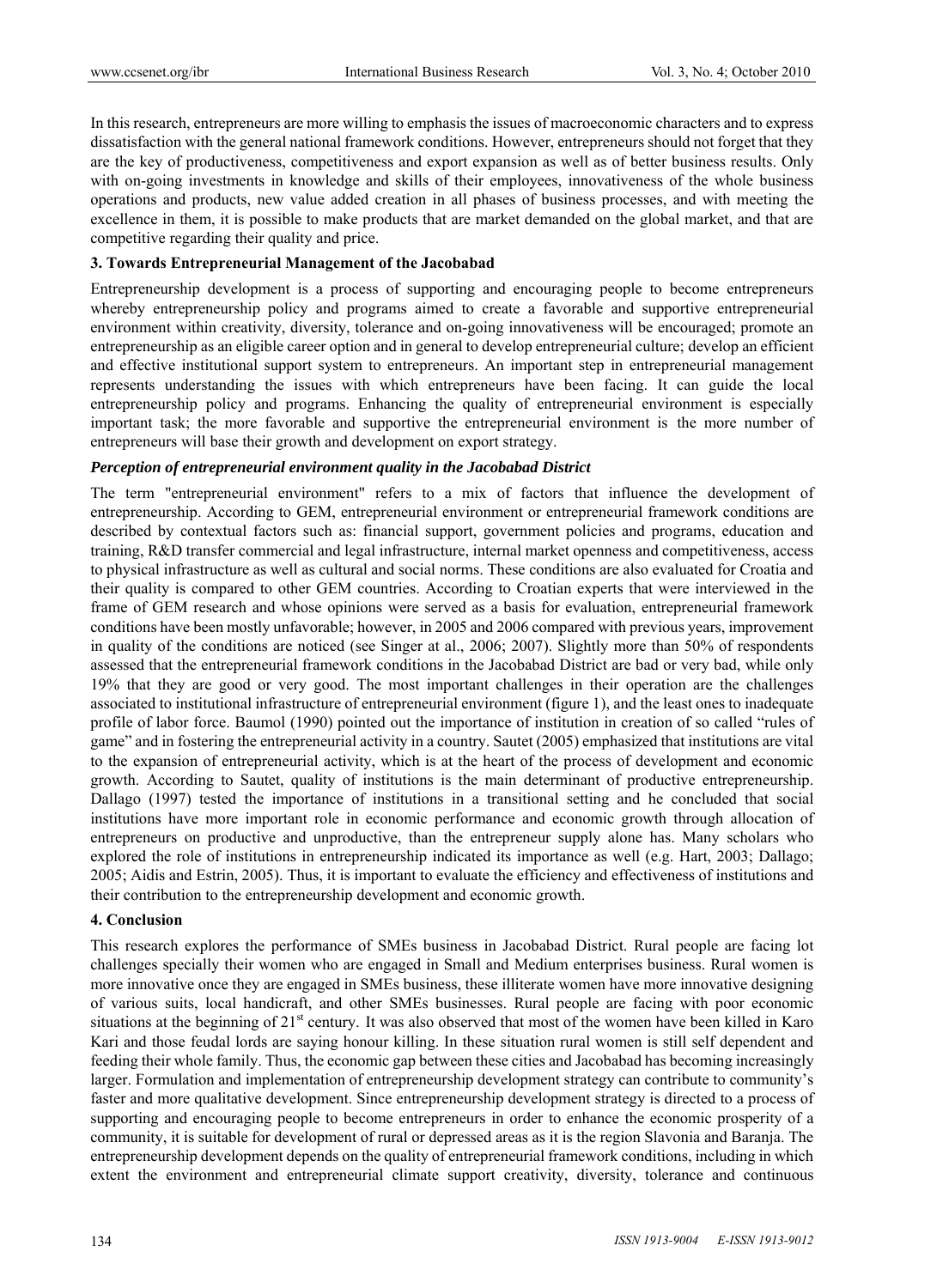innovativeness, in which extent 'can-do' mentality has been developed (in a sense are people willing to accept risk, what they think about business failures), and how efficient and effective is the institutional support. The brief analysis conducted in this paper indicates that the SMEs have had a weak economic power. Even tough they are numerically overwhelming; they employ approximately half of the total employed in the City, operate continuously with financial losses, and are oriented mostly to doing business locally. According to the perception of Jacobabad entrepreneurs, the biggest business challenges are caused by problems connected to entrepreneurial framework conditions, i.e. institutional infrastructural conditions, and the least to inappropriate profiles and inefficiency of local labor force. Drown from these findings; we can conclude that entrepreneurial management system of the Jacobabad District should be redefined and that the synergic effects failed.

# **References**

Acs, Z. (2007). Entrepreneurship, Economic Growth and Public Policy, *Small Business Economics,* Vol. 28, 2.

Aidis, R. (2003). *Entrepreneurship and Economic Transition*, Tinbergen Institute, Discussion paper, TI2003-015/2, 1-29.

Aidis, R., Estrin, S. (2005). Weak Institutions, Weak Ties and Low Levels of Productive Entrepreneurship in Russia: An Exploration, draft, December.

Audretsch, D. B., Thurik, R.A. (2000). Capitalism and Democracy in the 21<sup>st</sup> Century: From the Man-aged to the Entrepreneurial Economy, *Journal of Evolutionary Economics,* 10.

Audretsch, D.B., Keilbach, M.C., Lehman, E.E. (2006). *Entrepreneurship and Economic Growth,* Oxford University Press, USA.

Baumol, W.J. (1990). Entrepreneurship: Productive, Unproductive and Destructive, *Journal of Political Economy*, 98, 5(1).

Borozan, Dj. (2006). Drustveno-ekonomska dimenzija razvoja Grada Jacobabad a, in: Strategy of the Jacobabad District, Singer, S. (ed.), draft version.

Carree, M., Thurik, R. (2005). Understanding the Role of Entrepreneurship for Economic Growth, Max Planck Institute of Economics, Discussion Papers on Entrepreneurship, *Growth and Public Policy*, no. 2005-10.

Dabson, B. (2005). Regional Competitiveness, Innovation and Entrepreneurship, Economic Development and the University of Missouri-Columbia, *Framing the Debate*, Working Paper no. 1.

Dallago, B. (1997). The Economic System, Transition and Opportunities for Entrepreneurship, Ch. 7, in Entrepreneurship and SMEs in Transition Economies, The Visegrad, Conference, Paris: OECD.

Dallago, B. (2005). *Institutions and Entrepreneurship*: A Comparative Evaluation of South-Eastern Europe, Working Paper no. 1.

Grey, C. (1998). *Enterprise and Culture,* London, Routledge.

Hart, D.M. (ed.). (2003). Emergence of Entrepreneurship Policy, Governance, Start-Ups, and Growth in the US Knowledge Economy, Harvard University, Massachusetts.

McMillan, J. & Woodruff, C. (2002). The Central Role of Entrepreneurs in Transition Economies, *Journal of Economic Perspectives,* 16, 3, Summer.

NCE - National Commission on Entrepreneurship: Rebuilding Urban Neighborhoods: Entrepreneurship & Community Development, February 26, 2002

http://www.zeromillion.com/entrepreneurship/ncoe/community-development.html (accessed June 21, 2007)

Sautet, F. (2005). The Role of Institutions in Entrepreneurship: Implications for Development Policy, Mercatus Center, George Mason University, February.

Singer, S., Sarlija, N., Pfeifer, S., Borozan, Dj., Oberman Peterka, S. (2006). Sto cini Hrvatsku poduzetnickom zemljom?, Rezultati GEM 2002-2005 za Hrvatsku, CEPOR, Zagreb.

Singer, S.; Sarlija, N., Pfeifer, S., Borozan, Dj., Oberman Peterka, S. (2007). Sto cini Hrvatsku poduzetnickom zemljom? Rezultati GEM 2006 za Hrvatsku, CEPOR, Zagreb.

Singer, S. (2006). Od industrijskog do inteligentnog grada, in: Strategy of the Jacobabad District, draft version, Singer, S. (ed.).

Sober, R.S. (2006). Testing Baumol: Institutional Quality and the Productivity of Entrepreneurship, Dept. of Economics, West Wirginia University, Working Paper no. 06-06.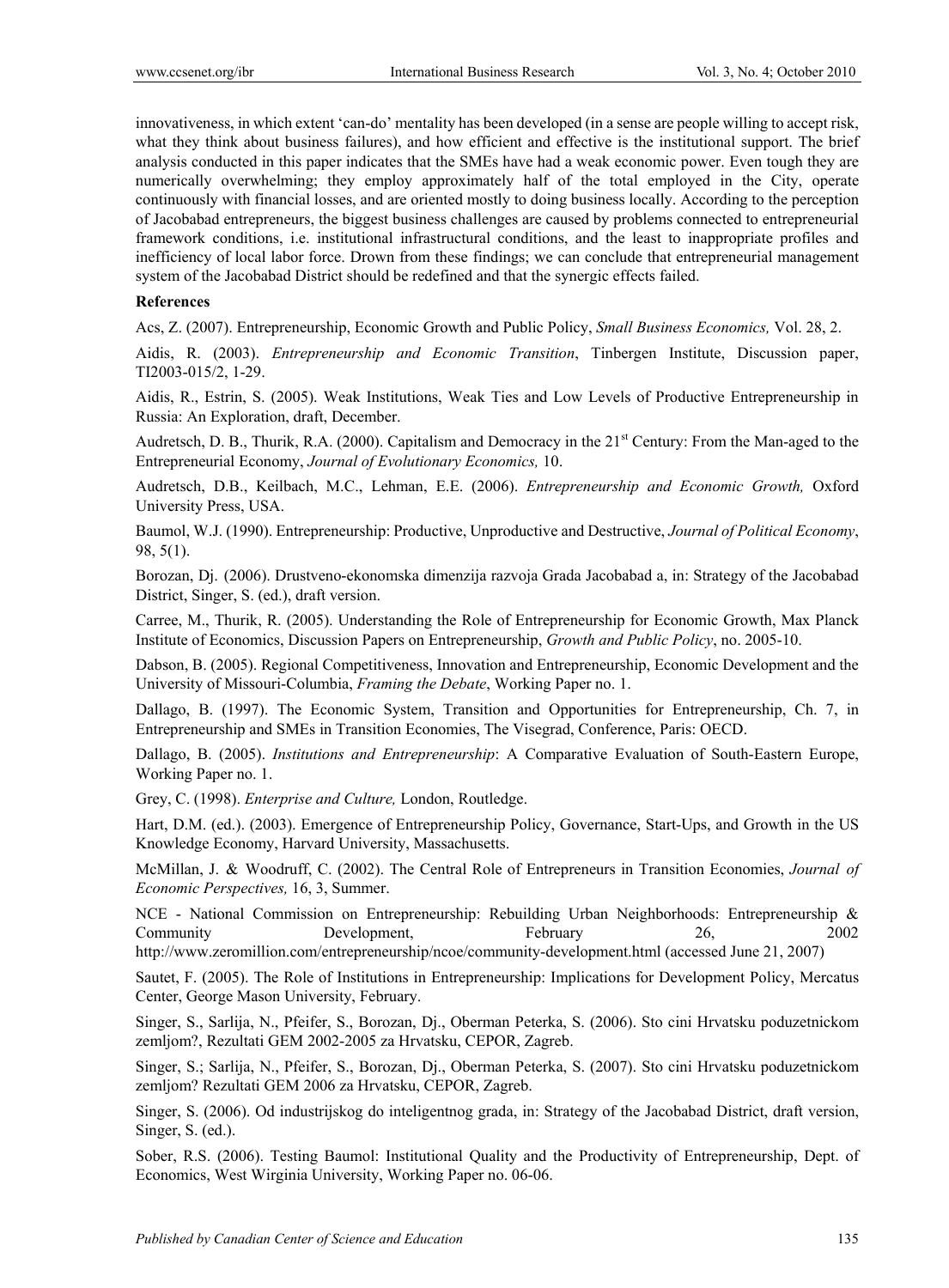Snijders, J., van der Horst, R. (2002). SMEs in Focus: Main Results From the 2002 Observatory of European SMEs, Observatory of European SMEs, Office for Official Publications of the European Communities, Luxembourg.

Small Business Development Promotion Act, Official Gazette, 29/2002.

Wennekers, S.& Thurik, R. (1999). Linking Entrepreneurship and Economic Growth, *Small Business Economics,* 13, 1.

Table 1. The size-class Structure of Jacobabad Enterprises

|       |       | <b>Number of enterprises</b> |       |       | Share portion in % Economic |                     |       |
|-------|-------|------------------------------|-------|-------|-----------------------------|---------------------|-------|
|       | Small | <b>Medium-sized</b>          | Large | Total | <b>Small</b>                | <b>Medium-sized</b> | Large |
| 2002. | 600   | 60                           | 33    | 693   | 45                          | 10                  |       |
| 2003. | 711   | 61                           | 36    | 808   | 47                          | 11                  | 4     |
| 2004. | 714   | 64                           | 37    | 815   | 50                          | 09                  |       |
| 2005  | 800   | 70                           | 40    | 910   | 52                          | 09                  |       |
| 2006  | 813   | 72                           | 42    | 927   | 51                          | 08                  |       |
| 2007  | 1100  | 78                           | 42    | 1220  | 52                          | 09                  | h     |
| 2008  | 1200  | 81                           | 45    | 1326  | 53                          | 10                  |       |
| 2009  | 1260  | 89                           | 48    | 1397  | 54                          | 09                  |       |

Source: Survey 2009-10



| Table 2. Number of Employees (Situation at the end of period) |  |
|---------------------------------------------------------------|--|
|                                                               |  |

|       | Average number of employees |                     |       |       |              | Share portion in % |       |  |
|-------|-----------------------------|---------------------|-------|-------|--------------|--------------------|-------|--|
|       | <b>Small</b>                | <b>Medium-sized</b> | Large | Total | <b>Small</b> | Medium-sized       | Large |  |
| 2002. | 769                         | 277                 | 40    | 1086  | 31.65        | 20.00              | 48.35 |  |
| 2003. | 972                         | 328                 | 76    | 1376  | 35.00        | 19.00              | 46.00 |  |
| 2004. | 214                         | 401                 | 71    | 686   | 36.50        | 19.56              | 43.94 |  |
| 2005  | 316                         | 522                 | 61    | 899   | 40.00        | 20.00              | 44.66 |  |
| 2006  | 786                         | 554                 | 71    | 1411  | 41.00        | 21.00              | 45.90 |  |
| 2007  | 765                         | 576                 | 67    | 1408  | 42.00        | 22.00              | 46.00 |  |
| 2008  | 842                         | 600                 | 88    | 1530  | 43.00        | 23.00              | 44.00 |  |
| 2009  | 888                         | 611                 | 84    | 1583  | 43.5         | 24.00              | 43.00 |  |

**Source: Survey-2009** 



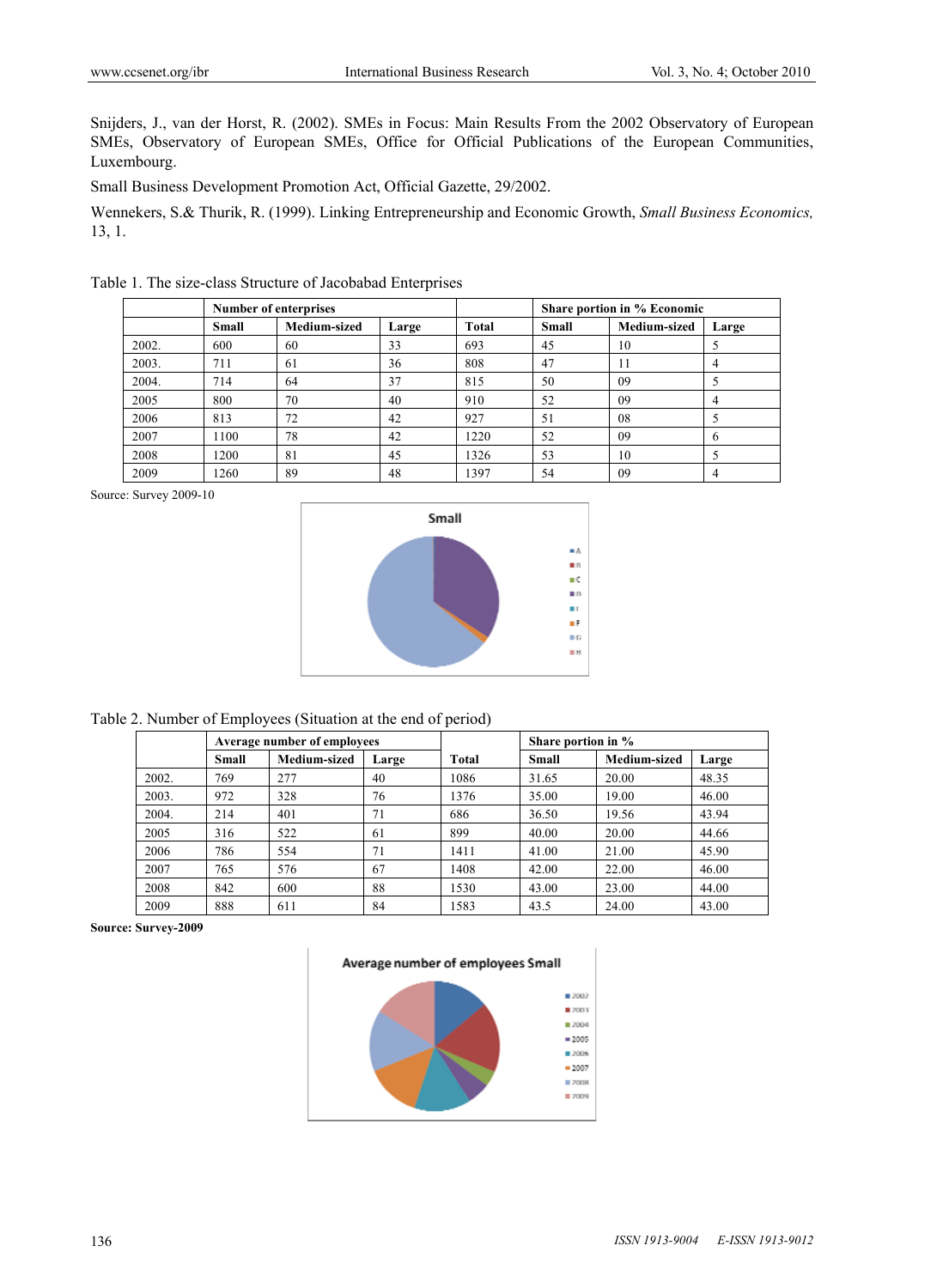|          | Small    |          |             | Medium-sized |          |             | Large    |          |           |
|----------|----------|----------|-------------|--------------|----------|-------------|----------|----------|-----------|
|          |          |          | Financial   |              |          | Financial   |          |          | Financial |
|          | Earning  | Loss     | Result      | Earning      | Loss     | Result      | Earning  | Loss     | Result    |
| A        | 632.38   | 779.28   | $-146.90$   | 758.06       | 623.75   | 134.30      |          |          |           |
| B        | 0.66     |          |             |              |          |             |          |          |           |
| C        | 61.68    | 313.04   | $-251.36$   |              |          |             |          |          |           |
| D        | 3719.48  | 4117.58  | $-398.10$   | 614.47       | 2580.74  | $-1966.27$  | 30031.09 | 11181.33 | 18849.76  |
| E        |          |          |             |              |          |             | 330.78   |          | 330.78    |
| F        | 1178.54  | 1074.41  | 104.12      | 620.27       | 0.00     | 620.27      | 3072.18  |          | 3072.18   |
| G        | 7247.29  | 19294.78 | $-12047.49$ | 2174.52      | 295.63   | 1878.89     | 10592.39 | 591.59   | 10000.80  |
| H        | 124.35   | 675.98   | $-551.63$   |              | 1531.20  | $-1531.20$  | 0.00     |          |           |
|          | 582.80   | 327.79   | 255.01      | 69.31        | 564.07   | $-494.76$   | 248.54   |          | 248.54    |
|          | 437.56   | 8440.42  | $-8002.86$  |              |          |             |          |          |           |
| K        | 3955.92  | 1636.82  | 2319.10     | 688.58       | 20765.30 | $-20076.71$ |          |          |           |
| M        | 75.61    | 4.81     | 70.80       |              |          |             |          |          |           |
| N        | 14.26    | 0.17     | 14.09       |              |          |             |          |          |           |
| $\Omega$ | 687.59   | 262.47   | 425.12      | 7.63         |          | 7.63        | 125.68   |          | 125.68    |
| Total    | 18718.12 | 36927.54 | $-18210.09$ | 4932.84      | 26360.69 | $-21435.48$ | 44400.66 | 11772.92 |           |

| Table 3. The basic financial indices of Jacobabad District entrepreneurs by size-class |  |  |
|----------------------------------------------------------------------------------------|--|--|
|----------------------------------------------------------------------------------------|--|--|

1. Source: Survey-2009

2. Code: A – agriculture, hunting and forestry; B – fishing; C – mining and quarrying; D – manufacturing; E – Electricity, gas and water supply; F – construction; G – wholesale and retail trade, repair of motor vehicles, motorcycles and personal and household goods; H – hotels and restaurants; I – transport, storage and communication; J – financial intermediation; K – real estate, renting and business activities; L – public administration and defense, compulsory social security; M – education; N – health and social work; O – other community, social and personal service activities



Table 5. Income generated abroad by size-class of Enterprises in 2009

|               |          |              |           |       | Share portion in % |       |  |
|---------------|----------|--------------|-----------|-------|--------------------|-------|--|
|               | Small    | Medium-sized | Large     | Large | Medium-sized       | Small |  |
| A             | 108.93   |              |           | 0.04  |                    |       |  |
| B             |          |              |           |       |                    |       |  |
| $\mathcal{C}$ |          |              |           |       |                    |       |  |
| D             | 8123.73  | 3426.51      | 228561.87 | 2.90  | 1.22               | 81.68 |  |
| E             |          |              |           |       |                    |       |  |
| F             | 405.89   | 462.26       | 877.77    | 0.15  | 0.17               | 0.31  |  |
| G             | 15378.33 | 2891.13      | 9806.15   | 5.50  | 1.03               | 3.50  |  |
| H             | 62.67    | 6.96         |           | 0.02  |                    |       |  |
| I             | 2887.31  | 2985.97      | 1559.06   | 1.03  | 1.07               | 0.56  |  |
| J             |          |              |           |       |                    |       |  |
| K             | 1426.41  | 519.96       |           | 0.51  | 0.19               |       |  |
| M             |          |              |           |       |                    |       |  |
| N             |          |              |           |       |                    |       |  |
| $\Omega$      | 210.74   | 112.75       |           | 0.08  | 0.04               |       |  |
| Total         | 28604.02 | 10405.53     | 240804.84 | 10.22 | 3.72               | 86.06 |  |

**Source: Survey-2009**